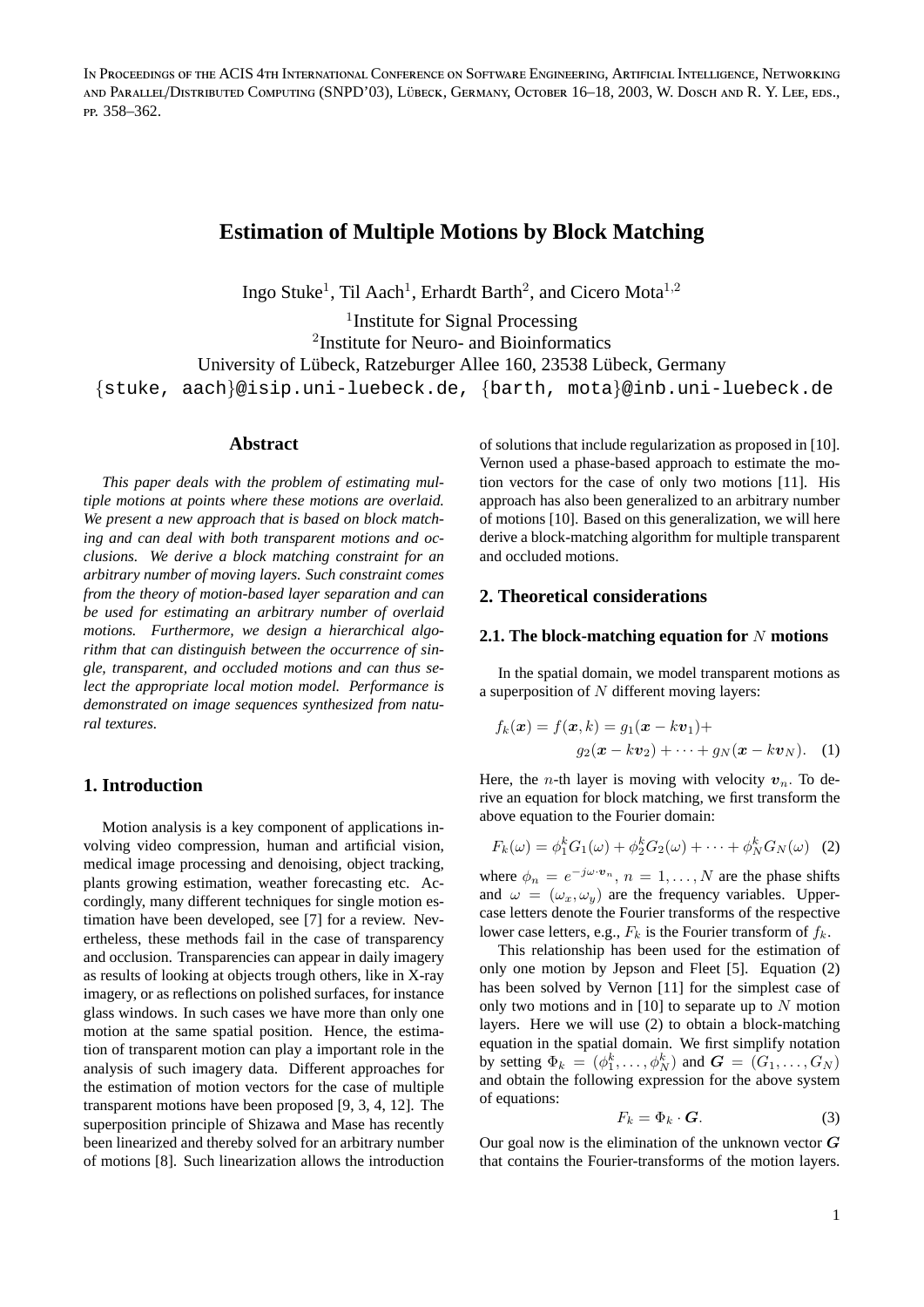The remaining equation then relates only to the observable Fourier transform of the single images and the phase shifts, i.e.,  $F_0, \ldots, F_N$  and  $\phi_1, \ldots, \phi_N$ . We proceed by defining the polynomial

$$
p(z) = (z - \phi_1) \cdots (z - \phi_N) =
$$
  

$$
z^N + a_1 z^{N-1} + \cdots + a_N \quad (4)
$$

with unknown coefficients  $a_1, \ldots, a_N$ . The phase terms  $\phi_1, \ldots, \phi_N$  are the roots of  $p(z)$ , i.e.,  $p(\phi_n) = 0$ , for  $n =$  $1, \ldots, N$ . Since the components of  $\Phi_k$  are, by definition, the roots of  $p(z)$  to the k-th power, we have:

$$
\Phi_N + a_1 \Phi_{N-1} + \dots + a_N \Phi_0 =
$$
  
(*p*(*\phi*<sub>1</sub>),..., *p*(*\phi*<sub>N</sub>)) = **0**. (5)

Therefore by inserting (5) in (3) we obtain

$$
F_N + a_1 F_{N-1} + \dots + a_N F_0 =
$$
  
\n
$$
(\Phi_N + a_1 \Phi_{N-1} + \dots + a_N \Phi_0) \cdot G = 0
$$
 (6)

and consequently

$$
F_N = -a_N F_0 - \dots - a_1 F_{N-1}.
$$
 (7)

Being the coefficients of  $p(z)$ , the a's are, up to a sign, the symmetric functions of the roots  $\phi_1, \ldots, \phi_N$ :

$$
a_1 = \phi_1 + \phi_2 + \dots + \phi_N
$$
  
\n
$$
a_2 = -\sum_{i < l} \phi_i \phi_l
$$
  
\n
$$
a_3 = \sum_{i < l < k} \phi_i \phi_l \phi_k
$$
  
\n
$$
\vdots
$$
  
\n
$$
a_N = (-1)^{N+1} \phi_1 \phi_2 \dots \phi_N.
$$

Transforming Equation (7) back into the spatial domain leads to

$$
f_N(\boldsymbol{x}) = (-1)^N f_0(\boldsymbol{x} - \boldsymbol{v}_1 - \cdots - \boldsymbol{v}_N) + \cdots
$$
  
- 
$$
\sum_{i < l} f_{N-2}(\boldsymbol{x} - \boldsymbol{v}_i - \boldsymbol{v}_l) + \sum_i f_{N-1}(\boldsymbol{x} - \boldsymbol{v}_i) \quad (8)
$$

because the products of phase terms lead to concatenated shifts in the spatial domain. Equation (8) describes how the image at time  $t_N$  can be constructed form the N previous images by using the motion vectors. Therefore, this equation can be used as the basis for block-matching methods for a theoretically unlimited number of motions.

### **2.2. Example for two motions**

In case of two motions, using the notation  $u = v_1$  and  $v = v_2$ , Equation (8) reduces to:

$$
f_2(x) = -f_0(x - u - v) + f_1(x - u) + f_1(x - v). \tag{9}
$$

A block-matching algorithm can be obtained from the above equation by minimizing the following expression, which is the squared sum of differences for a given block:

$$
M_2(\mathbf{u}, \mathbf{v}) = \frac{1}{|\mathbf{B}|} \sum_{\mathbf{x} \in \mathbf{B}} \left( f_2(\mathbf{x}) + f_0(\mathbf{x} - \mathbf{u} - \mathbf{v}) - f_1(\mathbf{x} - \mathbf{u}) - f_1(\mathbf{x} - \mathbf{v}) \right)^2.
$$
 (10)

This expression has to be minimized with respect to  $u$  and  $v$ . In the above equation,  $B$  is a set that defines the pixels in the block under consideration and  $|B|$  is the block size, i.e. number of elements in the set. If there is only one motion inside B, i.e.  $f_1(x) = f_0(x - v)$ , the value

$$
M_1(\mathbf{v}) = \frac{1}{|\mathbf{B}|} \sum_{\mathbf{x} \in \mathbf{B}} (f_1(\mathbf{x}) - f_0(\mathbf{x} - \mathbf{v}))^2 \tag{11}
$$

will be small for the correct motion vector  $v$ . On the other hand, if  $\mathbf B$  includes two motions, the value  $M_1$  will tend to be far from zero for any vector  $v$ , because one vector cannot compensate for two motions. Accordingly, in case of two transparent motions,  $M_2(\boldsymbol{u}, \boldsymbol{v})$  will be small if we insert the correct motion vectors  $u$  and  $v$ .

#### **2.3. Behavior at occlusions**

In case of occluded motions Equation (9) is no longer valid and we will now show how it fails. We model the occlusion of the layer  $g_2$  by the occluding layer  $g_1$  by

$$
f_k(\boldsymbol{x}) = \chi(\boldsymbol{x} - k\boldsymbol{u})g_1(\boldsymbol{x} - k\boldsymbol{u}) +
$$

$$
(1 - \chi(\boldsymbol{x} - k\boldsymbol{u}))g_2(\boldsymbol{x} - k\boldsymbol{v}). \quad (12)
$$

 $\chi = 1$  where  $g_1$  occludes  $g_2$  and  $\chi = 0$  otherwise [6]. By evaluating the expression in the parenthesis of Equation (10) for the above occlusion model we obtain

$$
f_2(x) + f_0(x - u - v) - f_1(x - v) - f_1(x - u)
$$
  
=  $(\chi(x - 2u) - \chi(x - u - v))$   
 $(g_2(x - u - v) - g_2(x - 2u)).$  (13)

Inside the block we have a region near the occluding boundary where the values are non-zero. This leads to a high value of  $M_2$ . The size of the region near the occluding boundary depends only on the difference of the velocities. In fact, by replacing  $y = x - 2u$  in the right-hand side of the above equation we find

$$
f_2(x) + f_0(x - u - v) - f_1(x - v) - f_1(x - u)
$$
  
=  $(\chi(y) - \chi(y + u - v))$   
 $(g_2(y + u - v) - g_2(y)),$  (14)

I. STUKE, T. AACH, E. BARTH, AND C. MOTA/ACIS SNPD'03, PP. 358-62, OCT. 2003.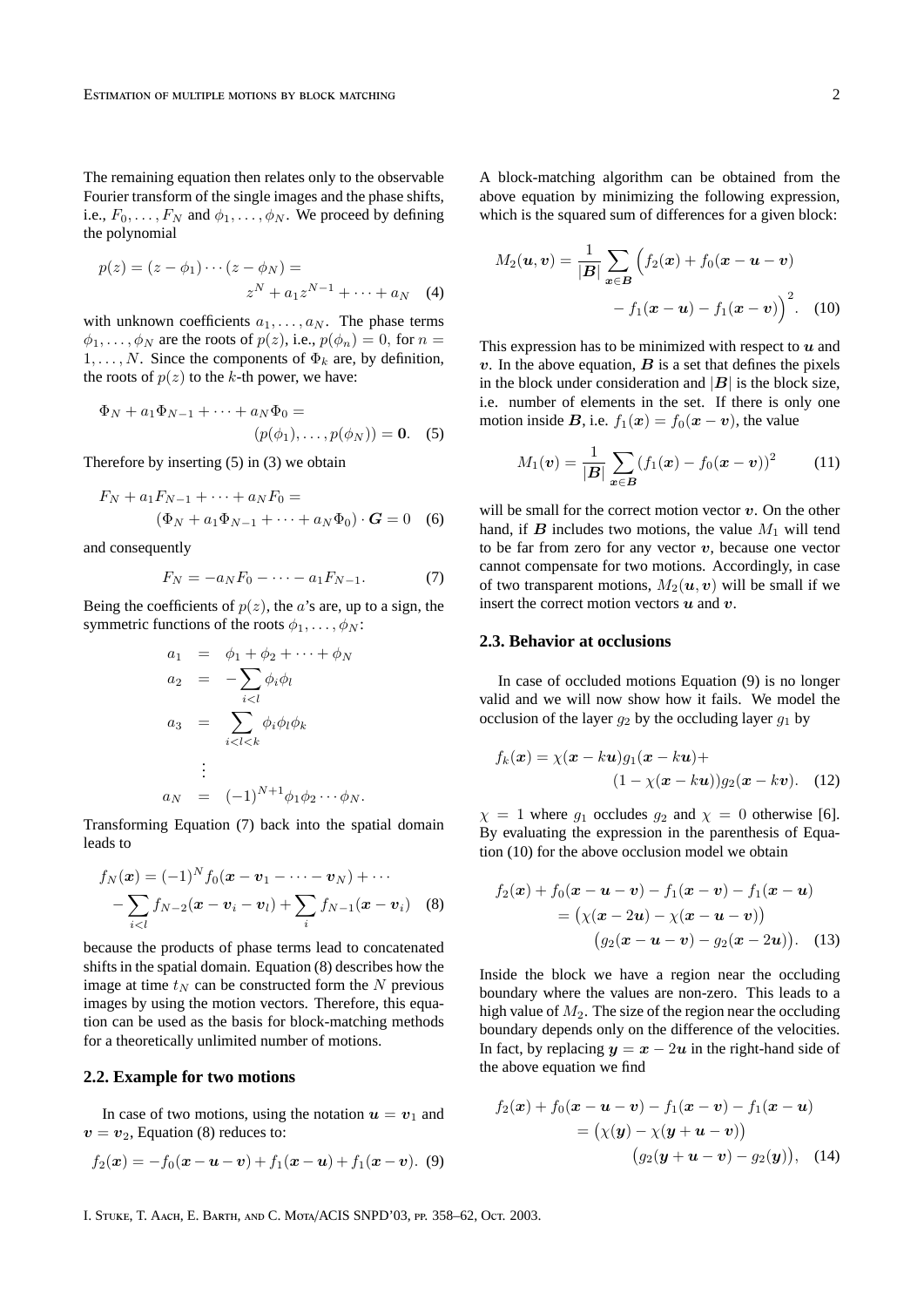

**Figure 1. Results for transparent motions. See text for details.**

which means that the distortion is located on a strip, which is at most  $|u - v|$  wide. For the simplest case of a straightline border, the strip is  $|N \cdot (u - v)|$  wide, where N is the unit vector normal to the border. Due to this distortion it is not guaranteed that the minimum of  $M_2$  yields the correct motion vectors. A more formal treatment of motions at the occluding boundary is given in [2, 1].

# **3. Hierarchical algorithm**

In order to deal with the above mentioned cases of single, transparent and occluded motions we design an hierarchical algorithm described below and summarized in Algorithm 1. An extension to more than two motions is straightforward but not given here.

First, we estimate one motion if  $M_1$  is smaller than a given threshold  $T_1$ . Second, we estimate two motions if  $M_1$  is larger than the threshold  $T_1$  and  $M_2$  is smaller than a second threshold  $T_2$ . If at a certain position both values  $M_1$  and  $M_2$  exceed their thresholds, the movements do neither comply with the assumption of one or two transparent motions. In such case, this position is marked as occluded. In the second phase we determine motion vectors for the marked pixels only. We iterate the algorithm at the marked pixels L times and increase the size of the block at each iteration. The estimation of the motion vectors for the marked pixels is based on non-marked pixels only, because the marked pixels violate the assumption of one or two motions and would thus not allow to minimize either expression  $M_1$  or  $M_2$ . The iteration can be repeated until motion vectors are found for all marked pixels or a maximum number of iterations is reached. This two-phase approach enables us to compute two motions at the occluding

# **Algorithm 1** Hierarchical algorithm

1: **for all** pixels **do**

- 2: Compute minimum value of  $M_1$  and the corresponding motion vector.
- 3: **if**  $M_1 \leq T_1$  **then**
- 4: Choose single-motion model
- 5: **else**
- 6: Compute the minimum value of  $M_2$  and the two motion vectors
- 7: **if**  $M_2 < T_2$  then
- 8: Choose model for two transparent motions
- 9: **else**
- 10: Mark pixel
- 11: **end if**
- 12: **end if**
- 13: Increase window sizes and repeat lines 2 to 12 for all marked pixels. Ignore marked pixels inside the current window.

```
14: end for
```
boundary by avoiding the terms in the right side of Equation (14).

### **4. Results**

Image (a) of Figure 1 shows the first frame of a sequence consisting of two image layers: a square moving with velocity  $u = (1, 0)$  and a background moving with velocity  $v = (0, 1)$  pixels per frame. Both layers are textured and overlaid additively. The textures are natural, taken from the MIT VisTex database. In (b) we show the motion field estimated from up to three consecutive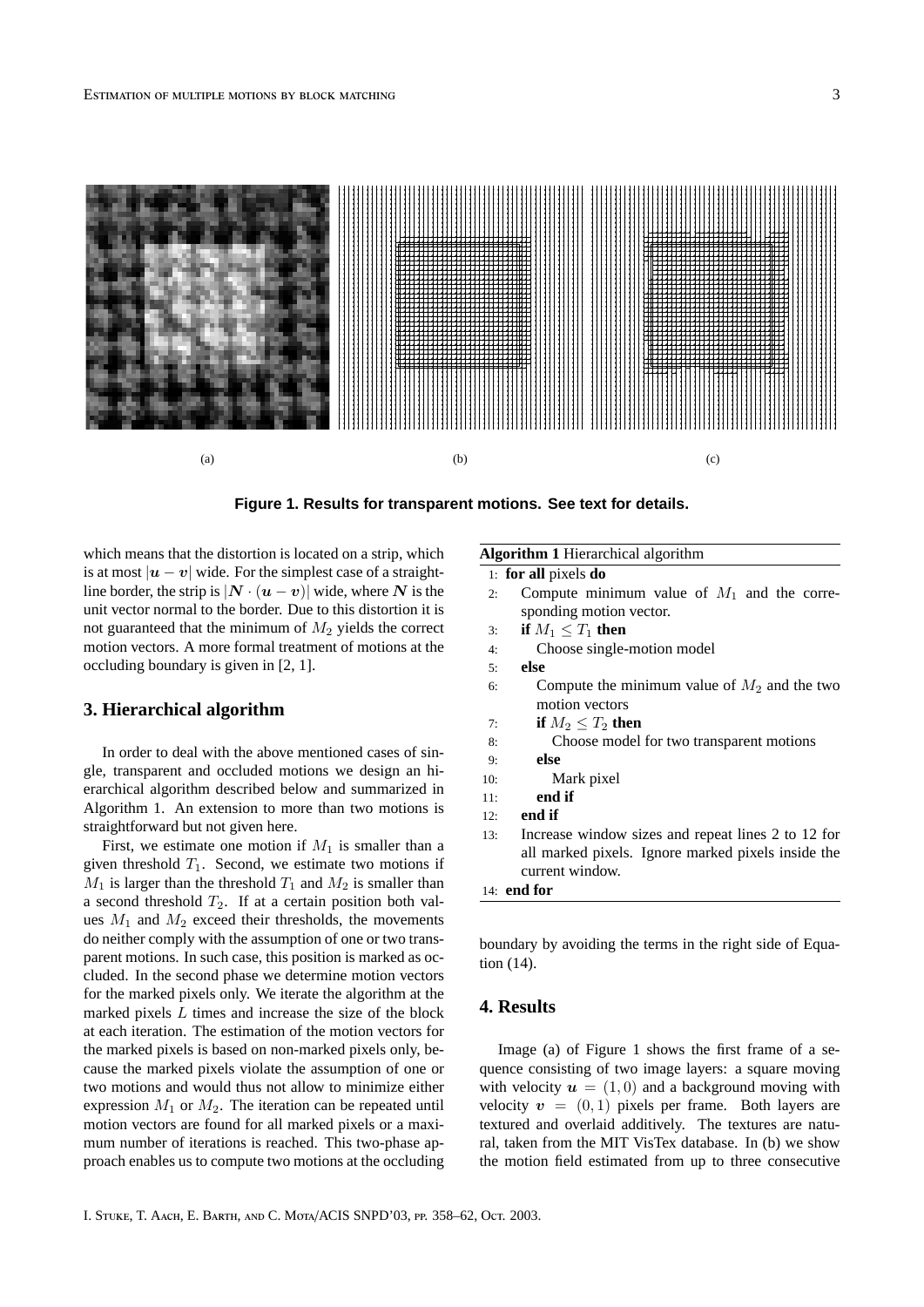

**Figure 2. Results for occluded motions. See text for details.**

frames. Note that both the transparent motions in the center and the single motion of the background are correctly estimated and that the border between the two regions is sharp. For better visualization, the boundary of the square is marked by a rectangle corresponding to the position of the boundary in the first frame. In this example we used a block size of  $3 \times 3$  pixels. The thresholds  $T_1$  and  $T_2$  were set to one. The motion field obtained after adding spatiotemporal Gaussian noise to the image sequence, at a signalto-noise ratio of 35 dB, is shown in (c). We used a larger window of  $5 \times 5$  pixels for the first phase and  $9 \times 9$  pixels for the second phase of the algorithm. For both phases,  $T_1 = 11$  and  $T_2 = 17$ . The larger window size increases both the robustness to noise and the smearing of the motion field at object boundaries.

Figure 2 shows results for the case where the moving square occludes the moving background according to Equation (12). In (a) the first frame of the sequence is depicted. Note in (b), that we obtain the correct motion vectors at the occluding boundary. Again, filter size was  $3 \times 3$ pixels for the first phase and  $5 \times 5$  pixels for the second phase and  $T_1 = T_2 = 1$ . In (c) results have been obtained for a noisy sequence (35 dB). Block size was  $5 \times 5$  pixels for the first and  $9 \times 9$  for the second phase,  $T_1 = 11$ , and  $T_2 = 17$ . Note the increased smear and the two outliers at the edges, which are both due to the noise. For all results presented in both figures we used the same Algorithm 1 and only one iteration in the second phase, i.e.  $L = 1$ .

# **5. Summary and conclusion**

We derived a block-matching method for estimating an arbitrary number of transparent motions and we have also shown how to estimate multiple motions at occluding boundaries. To estimate  $N$  motions at the same spatial position,  $N + 1$  successive image frames are needed. Moreover, we derived a hierarchical decision rule for selecting the best-fitting local-motion model. The performance of the algorithm is demonstrated on noise free and noisy sequences. The hierarchical decision requires threshold parameters, which we have so far chosen empirically. We currently develop a statistical framework that will allow to determine the thresholds by significance tests.

#### **6. Acknowledgment**

Work is supported by the *Deutsche Forschungsgemeinschaft* under Ba 1176/7-2.

# **7. References**

- [1] E. Barth, I. Stuke, T. Aach, and C. Mota. Spatiotemporal motion estimation for transparency and occlusion. In *Proc. IEEE Int. Conf. Image Processing*, volume III, pages 69–72, Barcelona, Spain, Sept. 14–17, 2003. IEEE Signal Processing Soc.
- [2] E. Barth, I. Stuke, and C. Mota. Analysis of motion and curvature in image sequences. In *Proc. IEEE Southwest Symp. Image Analysis and Interpretation*, pages 206–10, Santa Fe, NM, Apr. 7–9, 2002. IEEE Computer Press.
- [3] M. J. Black and P. Anandan. The robust estimation of multiple motions: parametric and piecewisesmooth flow fields. *Computer Vision and Image Understanding*, 63(1):75–104, Jan. 1996.